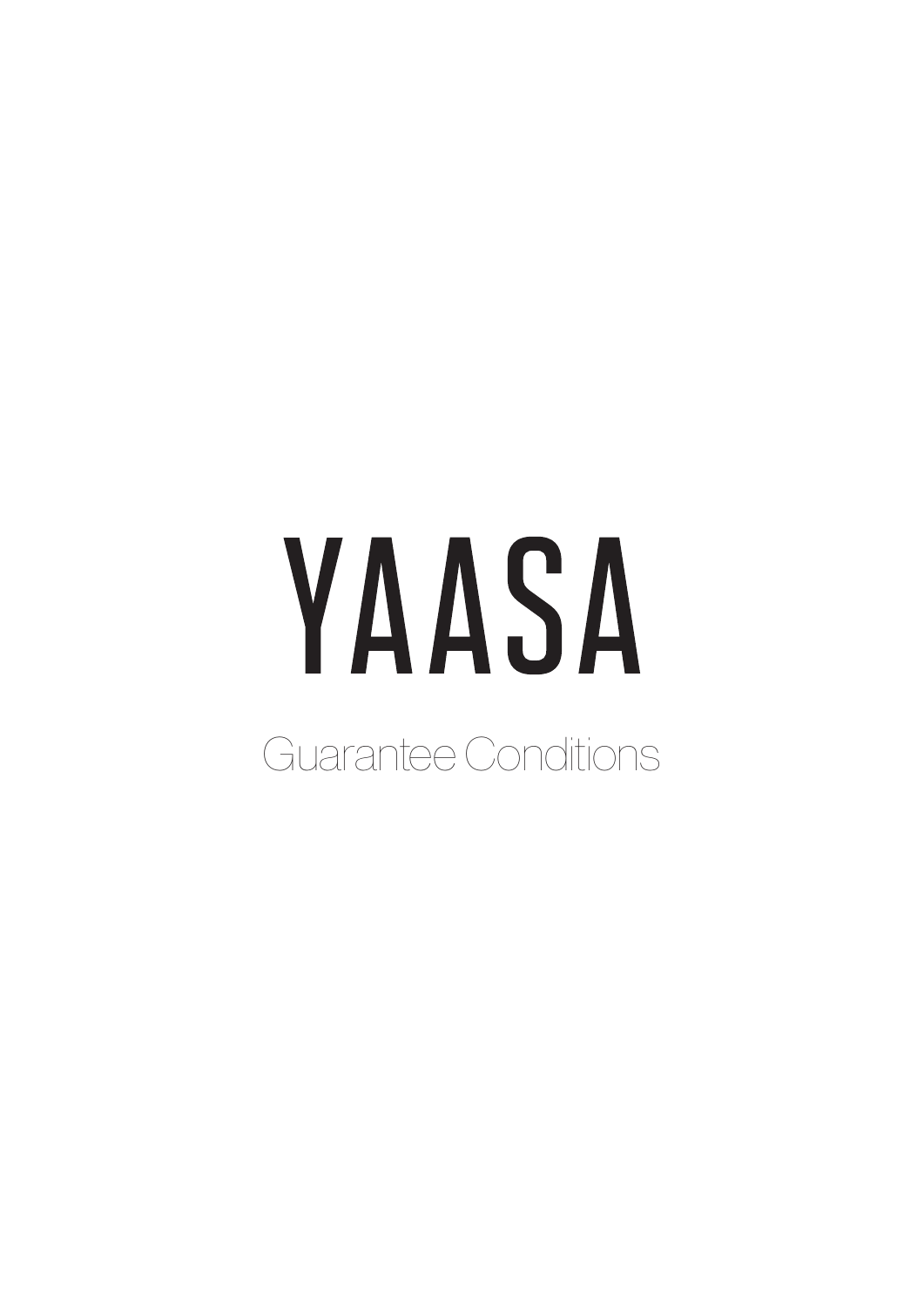# 1 YAASA GmbH Guarantee Conditions

For Yaasa, quality and customer satisfaction come first. We are therefore granting all customers who have purchased Yaasa products in the European online shops of Yaasa, at Amazon (directly from Yaasa as the manufacturer) or from Yaasa sales partners after June 15, 2021, a voluntary, free guarantee for 5 years from the date of purchase on selected products (the "Warranty Products"). This guarantee is to be defined below.

The guarantee applies from the date of the first purchase of the product (invoice date) and basically comprises the following product lines:

- Yaasa Desk Pro II
- Yaasa Desk Basic
- Yaasa Desk One
- Yaasa Desk Frame
- Yaasa Chair
- Yaasa Cable Management
- Yaasa Privacy Wall

The guarantee is valid throughout Europe (i.e in all member states of the European Union, Switzerland, Norway, the United Kingdom, Liechtenstein) and can only be claimed by the original purchaser of the guarantee product. The guarantee is only valid under the premise of normal and appropriate use. The guarantee claim consists - at our option in the exchange or the free repair of the affected guarantee product.

# 2 The guarantee covers

#### (1) Yaasa Desk Pro II | Yaasa Desk Basic | Yaasa Desk One | Yaasa Frame:

- Defect of the motors and electronics (ie drives, controls, power pack, hand switch)
- Rusting through of the steel frame
- Defects due to faulty material or faulty processing (e.g. production errors)

#### (2) Yaasa Chair:

• Controls (e.g. armrests, levers and handles for setting options)

#### (3) Yaasa Cable Management | Yaasa Privacy Wall:

- Breaking or tearing of the felt
- Breaking the aluminium bracket
- Defects due to faulty material or faulty processing (e.g. production errors

## 3 Procedure in the event of a guarantee claim

Warranty claims must be reported to us within the warranty period, in writing and immediately after they occur so that Yaasa can check the defect promptly. We limit/provide our guarantee to the country in which the guaranteed product was handed over to the original buyer. The prerequisite for the assertion is proof of the initial buyer status with submission of the retail invoice and documentation of the guarantee case (photos, video, etc.)

Please use the following contact details to report: support@yaasa.com

After checking whether there is a guarantee claim, we provide a guarantee by providing spare parts for the respective product and/or arranging for the product to be exchanged.